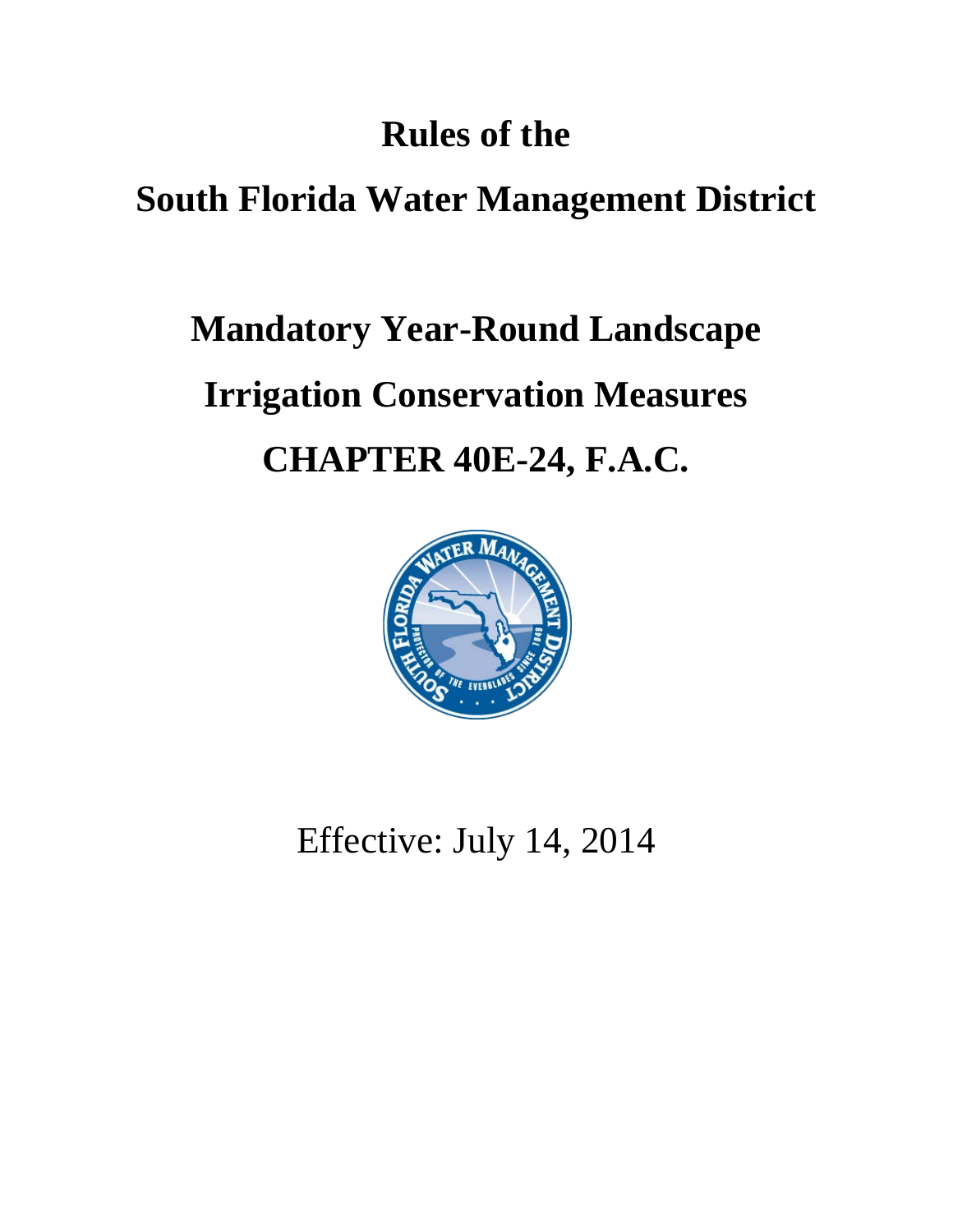#### **CHAPTER 40E-24**

#### **MANDATORY YEAR-ROUND LANDSCAPE IRRIGATION MEASURES CONSERVATION MEASURES**

|                        | 40E-24.011 Policy and Purpose                                    |
|------------------------|------------------------------------------------------------------|
| 40E-24.101 Definitions |                                                                  |
|                        | 40E-24.201 Year-Round Landscape Irrigation Conservation Measures |
|                        | 40E-24.301 Local Government Option                               |
|                        | 40E-24.401 Enforcement                                           |
|                        | 40E-24.501 Variances and Waivers                                 |

#### **40E-24.011 Policy and Purpose.**

(1) This chapter comprises the Mandatory Year-Round Landscape Irrigation Conservation Measures within the boundaries of the South Florida Water Management District (District). These mandatory conservation measures are intended to provide a framework for consistent implementation to ensure the long-term sustainability of the water resources of the region, increase water use efficiency and prevent and curtail wasteful water use practices through regulatory means for landscape irrigation by all users. Water savings achieved by public and private water supply utilities through conservation may be used to extend the availability of all water sources to meet future demands and defer the need for additional capital investment in alternative water supplies, subject to compliance with Chapter 40E-2, F.A.C. Local governments are encouraged to implement these conservation measures through the adoption of ordinances that would include these measures, variance and enforcement provisions. These measures are in addition to the Chapter 40E-2, F.A.C., provisions and non-regulatory measures, such as education and incentive programs, which are also utilized by the District to promote water conservation. These conservation measures prohibit landscape irrigation during those periods of the day when irrigation efficiency significantly decreases, and limit landscape irrigation water use to two days per week except as specified herein. Users are encouraged to apply no more than 3/4-inch to 1-inch of water per week on their lawns and landscapes and only as needed to supplement rainfall. However, provisions have been made in this chapter to allow landscape irrigation three days per week in designated counties to address utility operational, health, and safety and landscape concerns.

(2) This chapter applies to all water users unless specified otherwise herein.

(3) This chapter only applies to landscape irrigation as defined herein. This chapter does not apply to agricultural irrigation.

(4) In concert with the establishment of the year round landscape irrigation conservation measures of this chapter, the District commits to the following activities:

(a) Coordinate with stakeholders to develop and implement a water conservation partnership plan to further promote conservation and efficient use of water;

(b) On at least an annual basis, evaluate the implementation and effectiveness of the District's water conservation partnership plan; and,

(c) No later than five years from the effective date of this chapter, District staff shall provide the Governing Board with recommendations based on a comprehensive evaluation of this chapter and its implementation. The Governing Board may revise this chapter at any time, as it deems appropriate.

*Rulemaking Authority 373.044, 373.113, 373.171 FS. Law Implemented 373.042, 373.0421, 373.171, 373.219, 373.223, 373.227 FS. History–New 6-12-03, Amended 3-15-10, 7-14-14.*

#### **40E-24.101 Definitions.**

When used in this chapter:

(1) "Address" means the "house number" (a numeric or alphanumeric designation) that, together with the street name, describes the physical location of a specific property. This includes "rural route" numbers but excludes post office box numbers. If a lot number in a mobile home park or similar community is used by the U.S. Postal Service to determine a delivery location, the lot number shall be the property's address. If a lot number in a mobile home park or similar residential community is not used by the U.S. Postal Service (e.g., the park manager sorts incoming mail delivered to the community's address), then the community's main address shall be the property's address. If a property has no address it shall be considered "even-numbered".

(2) "Athletic play area" means all golf course fairways, tees, roughs, and greens, and other athletic play surfaces; including,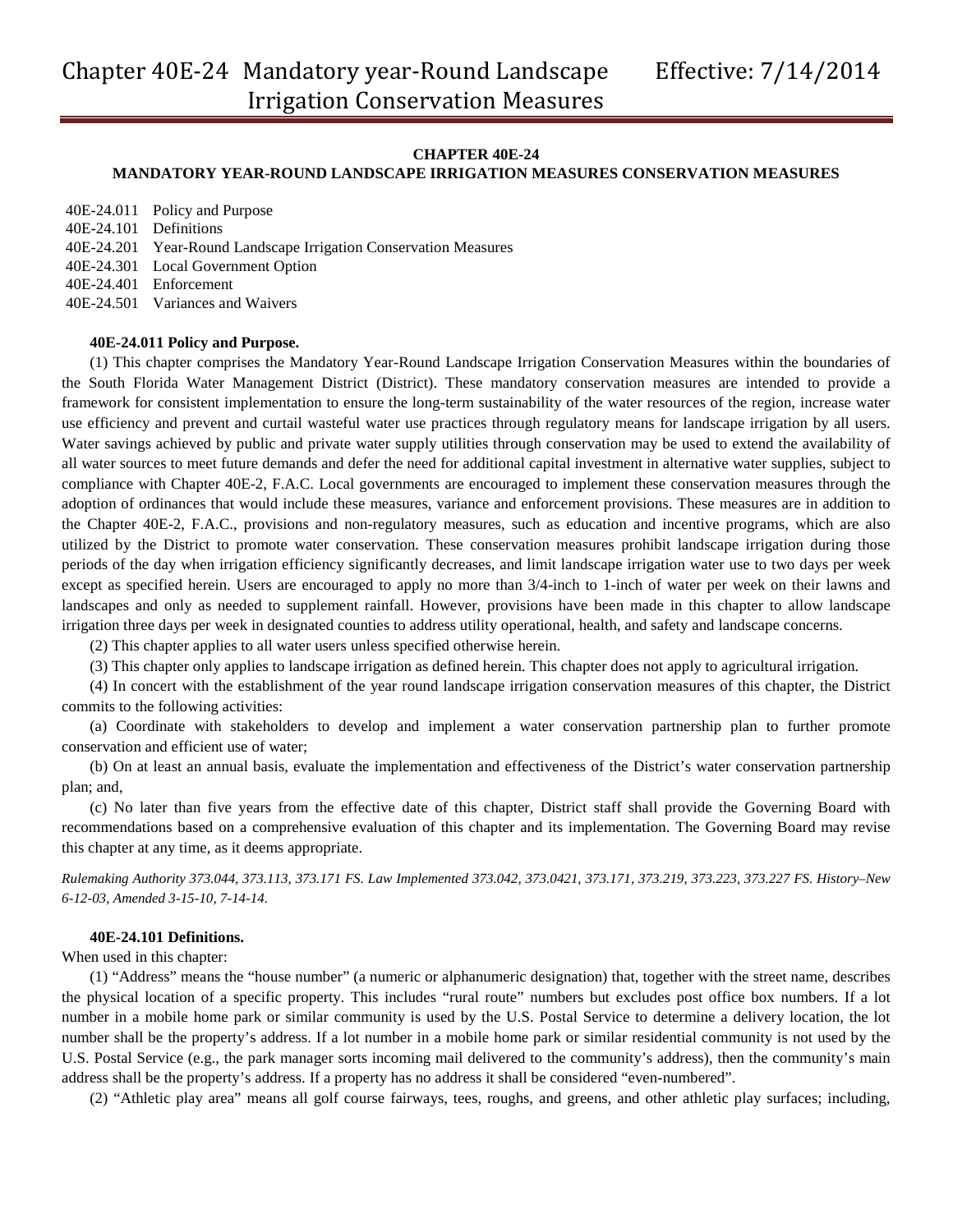football, baseball, soccer, polo, tennis and lawn bowling fields, and rodeo, equestrian and livestock arenas.

(3) "Consumptive Use Permit (CUP)" means a permit issued pursuant to Chapter 40E-2, F.A.C., authorizing the consumptive use of water.

(4) "Even Numbered Address" means an address, ending in the numbers 0, 2, 4, 6, 8, or rights-of-way or other locations with no address, or the letters A-M.

(5) "Existing landscaping" means any landscaping which has been planted and in the ground for more than ninety (90) days.

(6) "Landscaping" means shrubbery, trees, lawns, sod, grass, ground covers, plants, vines, ornamental gardens, and such other flora, not intended for resale, which are situated in such diverse locations as residential landscapes, recreation areas, cemeteries, public, commercial, and industrial establishments, public medians, and rights-of-way except athletic play areas as defined in subsection 40E-24.101(2), F.A.C.

(7) "Low Volume Hand Watering" means the watering of landscape by one person, with one hose fitted with a self-canceling or automatic shutoff nozzle.

(8) "Low Volume Irrigation" means the use of equipment and devices specifically designed to allow the volume of water delivered to be limited to a level consistent with the water requirement of the plant being irrigated and to allow that water to be placed with a high degree of efficiency in the root zone of the plant. The term also includes water used in mist houses and similar establishments for plant propagation. Overhead irrigation and flood irrigation are not included.

(9) "Landscape Irrigation" means the outside watering of shrubbery, trees, lawns, sod, grass, ground covers, plants, vines, ornamental gardens, and such other flora, not intended for resale, which are planted and are situated in such diverse locations as residential landscapes, recreation areas, cemeteries, public, commercial, and industrial establishments, public medians, and rights-ofway except athletic play areas as defined in subsection 40E-24.101(2), F.A.C.

(10) "Micro-irrigation" means the application of small quantities of water on or below the soil surface as drops or tiny streams of spray through emitter or applicators placed along a water delivery line. Micro-irrigation includes a number of methods or concepts such as bubbler, drip, trickle, mist or microspray, and subsurface irrigation.

(11) "New landscaping" means any landscaping which has been planted and in the ground for ninety (90) days or less.

(12) "Odd Numbered Address" means an address ending in the numbers 1, 3, 5, 7, 9 or the letters N-Z.

(13) "Reclaimed Water" means wastewater that has received at least secondary treatment and basic disinfection and is reused after flowing out of a wastewater treatment facility as defined by Rule 62-40.210, F.A.C..

(14) "User" means any person, individual, firm, association, organization, partnership, business trust, corporation, company, agent, employee or other legal entity whether natural or artificial, the United States of America, and the State and all political subdivisions, regions, districts, municipalities, and public agencies thereof, which directly or indirectly takes water from the water resource, including uses from private or public utility systems, uses under water use permits issued pursuant to Chapter 40E-2, F.A.C., or uses from individual wells or pumps.

(15) "Wasteful and unnecessary" means allowing water to be dispersed without any practical purpose to the water use; for example, excessive landscape irrigation, leaving an unattended hose on a driveway with water flowing, allowing water to be dispersed in a grossly inefficient manner, regardless of the type of water use; for example, allowing landscape irrigation water to unnecessarily fall onto pavement, sidewalks and other impervious surfaces; allowing water flow through a broken or malfunctioning water delivery or landscape irrigation system.

*Rulemaking Authority 373.044, 373.113, 373.171 FS. Law Implemented 373.042, 373.0421, 373.171, 373.219, 373.223, 373.227 FS. History–New 6-12-03, Amended 3-15-10, 7-14-14.*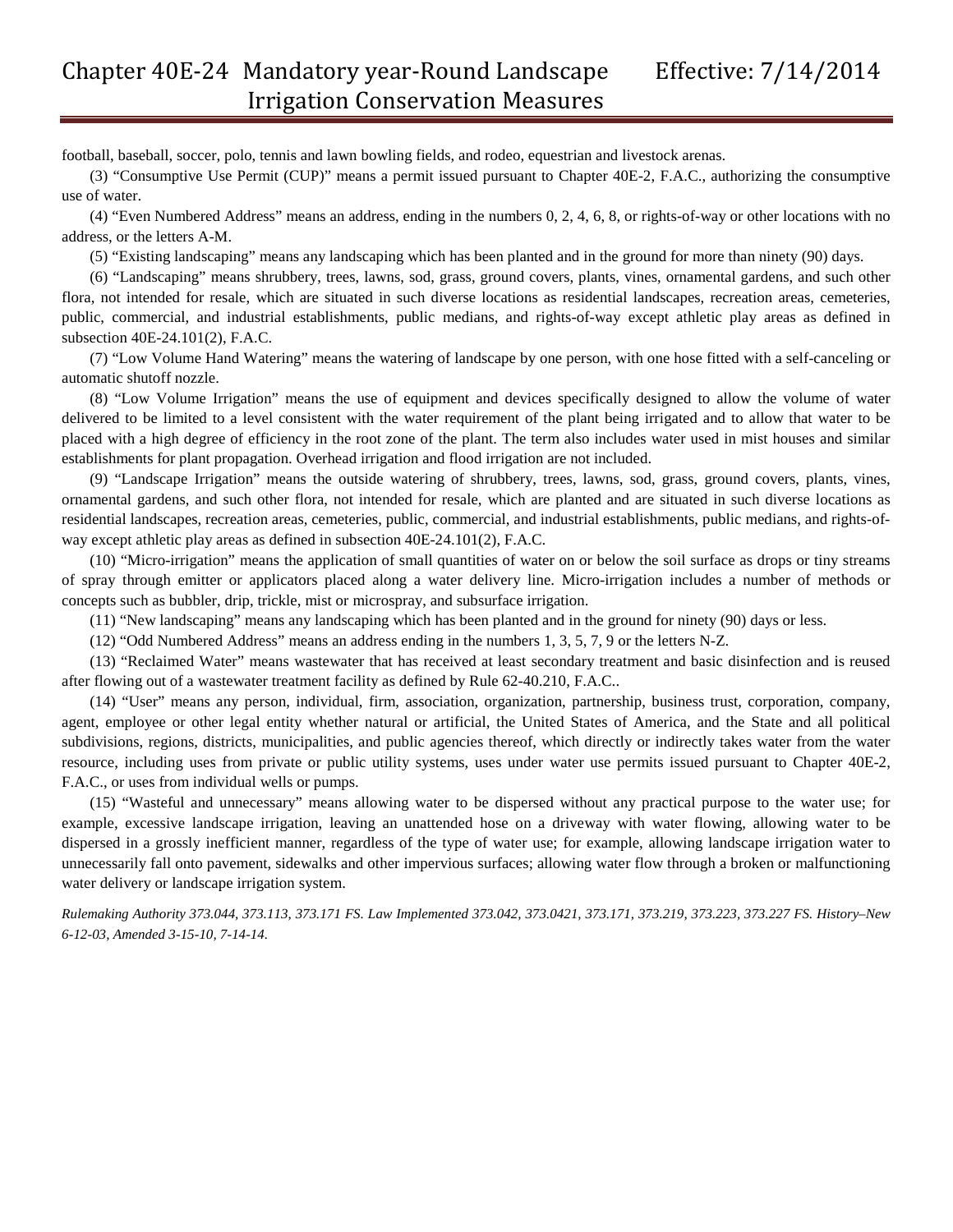#### **40E-24.201 Year-Round Landscape Irrigation Conservation Measures.**

(1) The year-round landscape irrigation conservation measures contained in this chapter are applicable to all users as defined in subsection 40E-24.101(14), F.A.C., including permitted and exempt users under Chapter 40E-2, F.A.C., unless indicated otherwise herein. These conservation measures apply to all water sources, except that the use of reclaimed water, which may or may not be supplemented from another source, is allowed anytime. In addition to the requirements of this section, all permitted users under Chapter 40E-2, F.A.C., are required to maintain compliance with all CUP conditions and terms, including those designed to require the implementation of water conservation practices.

(2) Any restrictions or other measures declared pursuant to Chapter 40E-21, F.A.C., or related Board or Executive Director orders which are more restrictive than a measure contained within this chapter, shall supersede this rule for the duration of the applicable water shortage declaration.

(3) It shall be the duty of each water user to keep informed as to the landscape irrigation conservation measures presented within this chapter, which affect each particular water use.

(4) In addition to the specific conservation measures enumerated below, all wasteful and unnecessary water use as defined in subsection 40E-24.101(15), F.A.C., is prohibited.

(5) The following requirements or exceptions shall apply to all users unless specified otherwise herein:

(a) Landscape irrigation shall be prohibited daily between the hours of 10:00 a.m. and 4:00 p.m., except as otherwise provided herein.

(b) Irrigation of new landscaping shall comply with the following provisions:

1. On the day the new landscaping is installed, the new landscaping may be irrigated once without regard to the normally allowable watering days and times. Irrigation of the soil immediately prior to the installation of the new landscaping is also allowable without regard to the normal allowable watering days and times.

2. The ninety (90) day period begins the day the new landscaping is installed. The new landscaping shall be installed within a reasonable time from the date of purchase, which may be demonstrated with a dated receipt or invoice.

3. Irrigation of new landscaping which has been in place for thirty (30) days or less may be accomplished on Monday, Tuesday, Wednesday, Thursday, Saturday, and Sunday.

4. Irrigation of new landscaping which has been in place for thirty-one (31) to ninety (90) days may be accomplished on Monday, Wednesday, Thursday, and Saturday.

5. Irrigation of the new landscaping is limited to areas containing the new landscaping only. An entire zone of an irrigation system shall only be utilized for landscape irrigation under this paragraph if the zone in question is for an area that contains at least 50% new landscaping. If a zone contains less than 50% new landscaping, or if the new landscaping is in an area that will not typically be irrigated by an irrigation system, only the individual new plantings are eligible for additional irrigation under this paragraph. Targeted watering may be accomplished by low volume hand watering, or any appropriate method which isolates and waters only the new landscaping.

(c) Landscape irrigation systems may be operated during restricted days and/or times for cleaning, maintenance, and repair purposes with an attendant on site in the area being tested. Landscape irrigation systems may routinely be operated for such purposes no more than once per week, and the run time for any one test should not exceed 10 minutes per zone.

(d) Landscape irrigation for the purpose of watering-in fertilizers, insecticides, pesticides, fungicides and herbicides, where such watering-in is recommended by the manufacturer, or by federal, state or local law, or best management practices, shall be allowed under the following conditions:

1. Such watering-in shall be limited to one application unless the need for more than one application is stated in the directions for application specified by the manufacturer; and

2. Such watering-in shall be accomplished during normally allowable watering days and times set forth in subsections (5)(a), (6), and (7) unless a professional licensed applicator has posted a temporary sign containing the date of application and the date(s) of needed watering-in activity.

(e) Any plant material may be watered using low volume irrigation, micro-irrigation, low-volume hand watering methods, and rain barrels, cisterns, or other similar rain-harvesting devices without regard to the watering days or times allowed pursuant to this section.

(6) Except as authorized in subsection (7), below, irrigation of existing landscaping shall comply with the following provisions: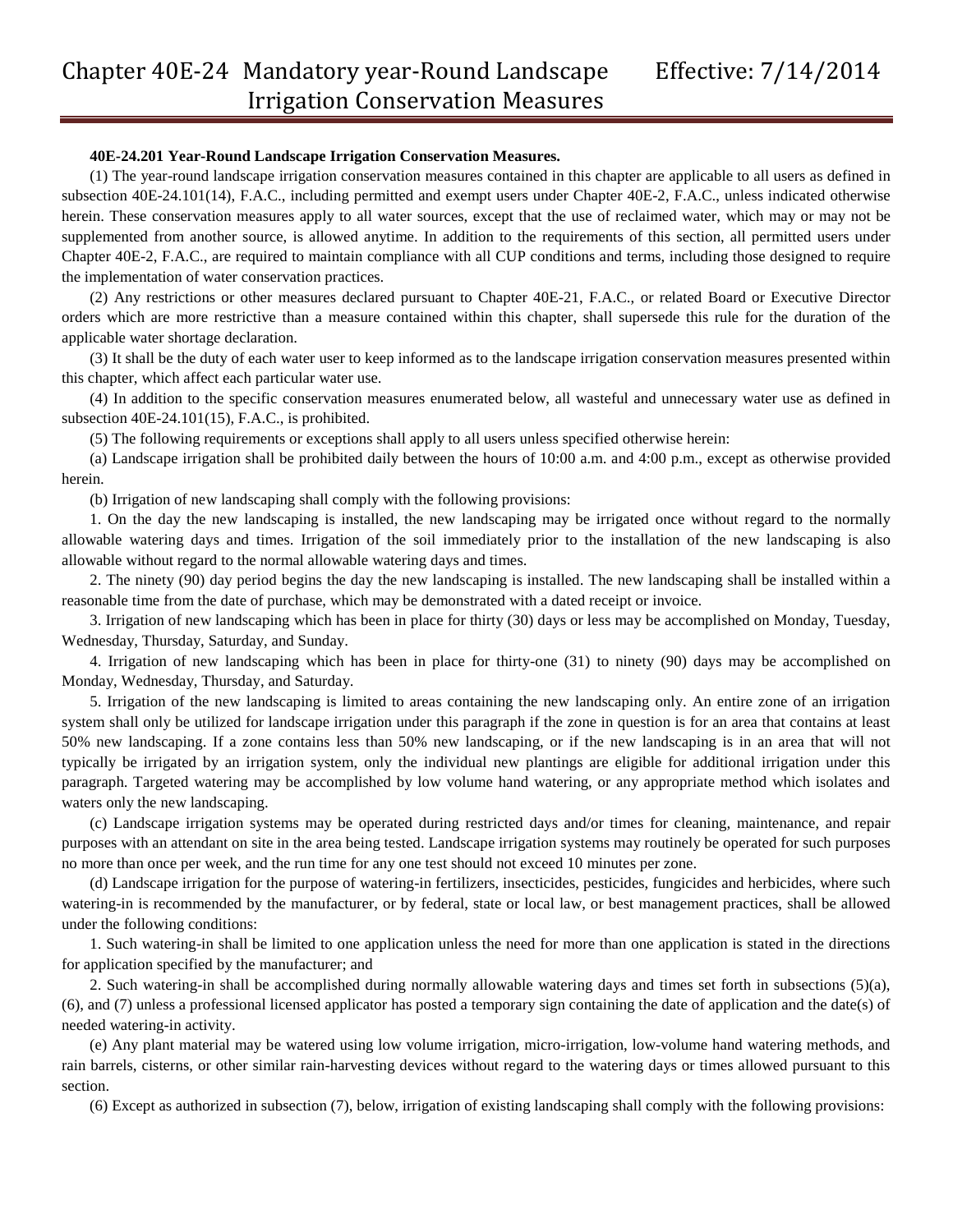(a) Even addresses, installations with irrigation systems that irrigate both even and odd addresses within the same zones, such as multi-family units and homeowners' associations, and rights-of-way or other locations with no address as defined in subsection 40E-24.101(4), F.A.C., shall have the opportunity to accomplish necessary landscape irrigation only on Thursday and Sunday.

(b) Odd addresses as defined in subsection 40E-24.101(12), F.A.C., shall have the opportunity to accomplish necessary landscape irrigation only on Wednesday and Saturday.

(7) Users located in Broward, Collier, Glades, Hendry, Lee, Martin, Miami-Dade, Monroe, Palm Beach, and St. Lucie counties shall irrigate existing landscaping in accordance with the provisions set forth in subsection (6), above, or as provided below.

(a) Even addresses, installations with irrigation systems that irrigate both even and odd addresses within the same zones, such as multi-family units and homeowners' associations, and rights-of-way or other locations with no address as defined in subsection 40E-24.101(4), F.A.C., shall have the opportunity to accomplish necessary landscape irrigation only on Tuesday, Thursday, and Sunday.

(b) Odd addresses as defined in subsection 40E-24.101(12), F.A.C., shall have the opportunity to accomplish necessary landscape irrigation only on Monday, Wednesday, and Saturday.

*Rulemaking Authority 373.044, 373.113, 373.171 FS. Law Implemented 373.042, 373.0421, 373.171, 373.219, 373.223, 373.227 FS. History–New 6-12-03, Amended 3-15-10, 7-14-14.*

#### **40E-24.301 Local Government Option.**

(1) Local governments that wish to enforce alternative landscape irrigation conservation measures, shall be considered to be in substantial compliance with this rule upon the enactment of an ordinance establishing landscape irrigation measures which achieve water conservation consistent with the number of days and times for landscape irrigation set forth in subsections 40E-24.201(5)-(7), F.A.C. Such ordinance shall provide for variance and enforcement procedures that do not diminish the effectiveness of the measures.

(2) Local governments with a jurisdiction divided between the South Florida Water Management District and another water management district may enact an ordinance providing for alternative landscape irrigation conservation measures as necessary for the local government to achieve a uniform schedule within its jurisdiction that is in accordance with at least one of the involved water management district rules.

(3) At least thirty (30) days prior to the adoption of an ordinance for alternative landscape irrigation conservation measures, the local government shall submit the proposed ordinance to the District.

(4) In order to evaluate the effectiveness of the alternative conservation measures, such local governments shall provide an annual report to the District which includes any variances granted or denied, enforcement actions taken and any measures proposed to be amended in the next reporting period. Each annual report shall be submitted to the District no later than September 30th of each year following the adoption of this chapter.

(5) Users within the jurisdiction or customers of such local governments shall comply with the alternative landscape irrigation conservation measures contained within the ordinance implementing that program and are not subject to the measures contained in subsections 40E-24.201(5)-(7), F.A.C.

*Rulemaking Authority 373.044, 373.113, 373.171 FS. Law Implemented 373.042, 373.0421, 373.171, 373.219, 373.223, 373.227, 373.609 FS. History–New 6-12-03, Amended 3-15-10.*

#### **40E-24.401 Enforcement.**

(1) As required by Section 373.609, F.S., each county and city commission, state and county attorney, sheriff, police officer and other appropriate local government official in the region covered by this chapter which is not implementing alternative landscape irrigation conservation measures pursuant to a local government ordinance, shall respond to address-specific or location-specific violations of this chapter upon request from the District.

(2) A local government is strongly encouraged to enforce Rule 40E-24.201, F.A.C., within its jurisdiction by adopting an ordinance that incorporates the provisions set forth in Rule 40E-24.201, F.A.C. At least thirty (30) days prior to the adoption of an ordinance to enforce Rule 40E-24.201, F.A.C., the local government shall submit the proposed ordinance to the District.

(3) In enforcing the provisions of this chapter the District will utilize any of the enforcement remedies available pursuant to Chapter 120 or 373, F.S., or applicable District rule. The Executive Director may take appropriate action pursuant to Sections 373.119, 373.175(4), 373.246(7) and 120.69, F.S., to enforce the provisions of this chapter.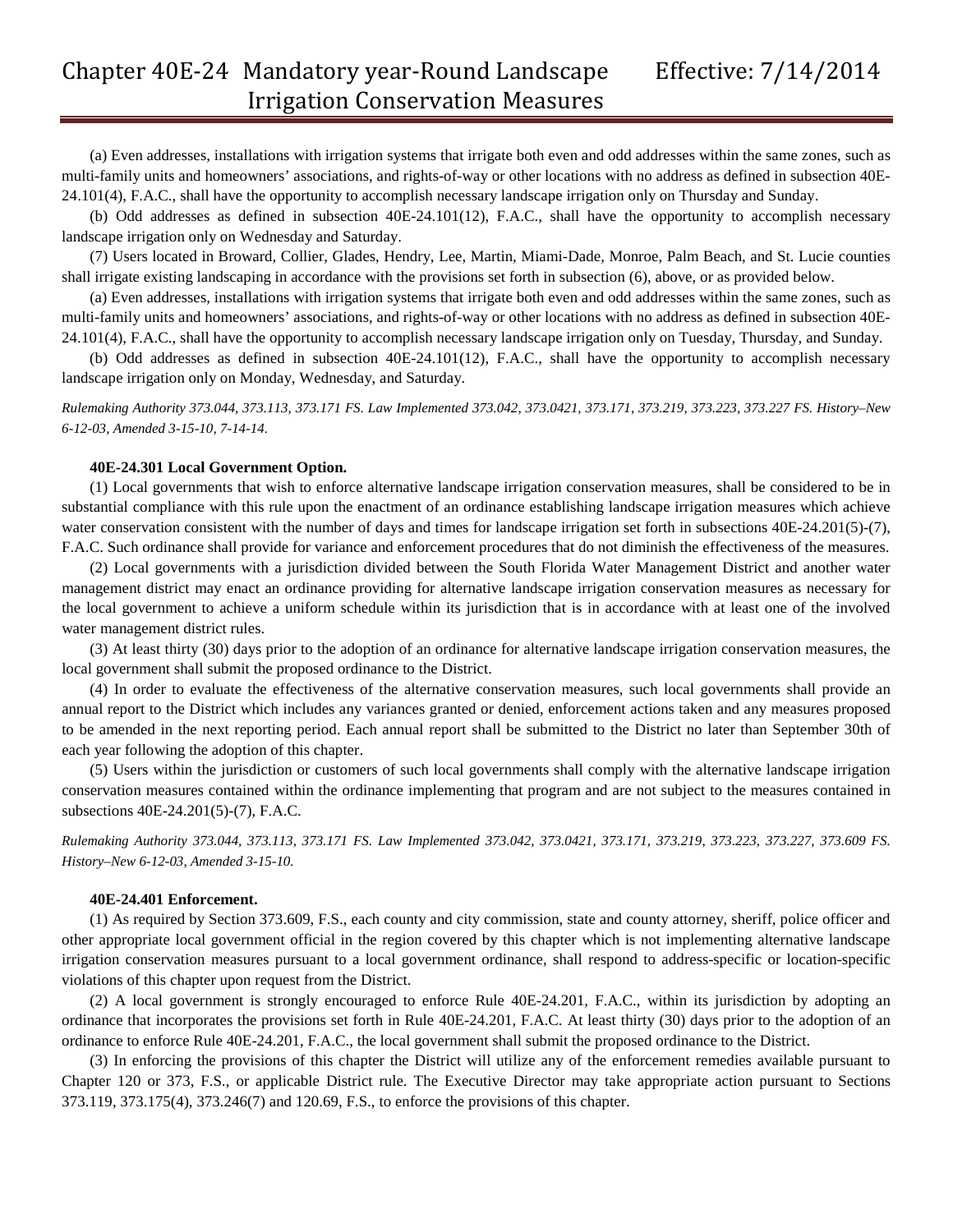*Rulemaking Authority 373.044, 373.113, 373.171 FS. Law Implemented 373.119, 373.171, 373.175(4), 373.219, 373.227, 373.246(7), 373.603, 373.609 FS. History–New 6-12-03, Amended 3-15-10.*

#### **40E-24.501 Variances and Waivers.**

(1) Users may request relief from the provisions of this Chapter by filing a petition for variance or waiver pursuant to Section 120.542, F.S., and Chapter 28-104, F.A.C. Examples of circumstances, which, subject to the above-referenced statute and rule and the provisions below, may be candidates for the issuance of a variance, include but are not limited to:

(a) Two or more properties which share a common source of water;

(b) A public or private water system experiencing, or anticipating distribution problems that cannot be addressed through Rule 40E-24.301, F.A.C.;

(c) User maintains an irrigation system that uses soil moisture sensors with remote monitoring and adjustment capabilities that satisfies the requirements set forth in Section 373.62(7), F.S.

(2) A variance or waiver is invalid if it has expired or if the user or its agent violates the terms of the variance or waiver.

(3) Where a local government has adopted an ordinance incorporating the provisions set forth in Rule 40E-24.201, F.A.C., or alternative landscape irrigation measures pursuant to Rule 40E-24.301, F.A.C., the local government may grant a variance from the specific day or days for landscape irrigation identified in the ordinance, or the specific day or days for landscape irrigation identified in the ordinance adopting the alternative landscape irrigation measures, provided that the applicant demonstrates with particularity that compliance with the schedule of days for landscape irrigation will result in a substantial hardship on the applicant requesting the variance or those served by the applicant. If granted, the applicant shall be required to post a notice at each parcel to which the variance pertains.

*Rulemaking Authority 120.542, 373.044, 373.113, 373.171 FS. Law Implemented 120.542, 373.119, 373.171, 373.175(4), 373.219, 373.227, 373.246(7), 373.603, 373.609 FS. History–New 3-15-10.*